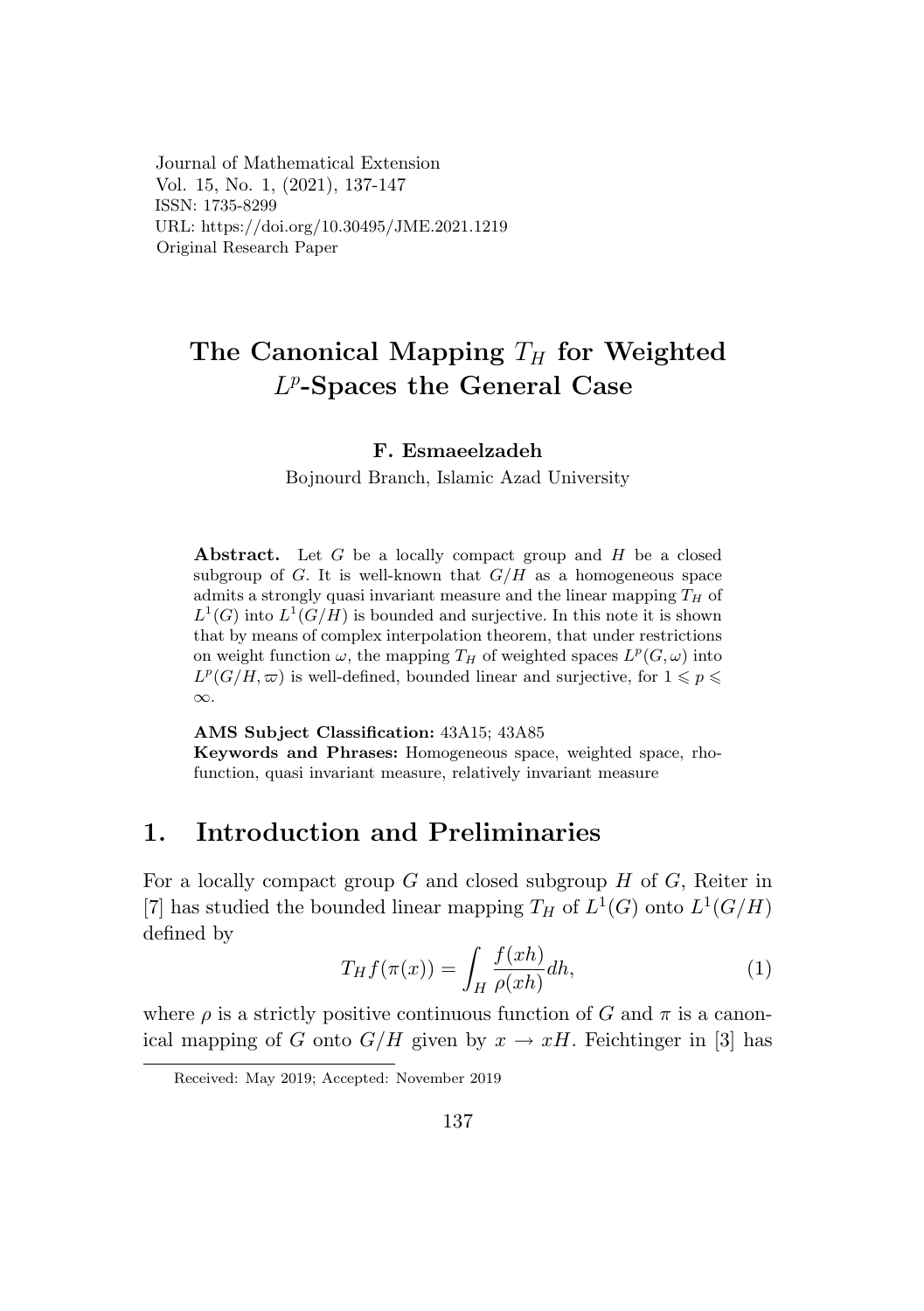shown that the linear canonical mapping  $T_H$  maps a weighted  $L^p$ -space,  $L^p(G, \omega)$  onto another weighted *L*<sup>*p*</sup>-space,  $L^p(G/H, \omega)$ , for  $1 \leq p \leq \infty$ , when *H* is a closed normal subgroup of *G*. It is well-known that if *H* is a closed normal subgroup of *G*, then *G/H* admits a Haar measure as a quotient group. In this note, we consider *H* as a closed subgroup of *G* and *G/H* as a quotient space. We take on this task in the general case considering a relatively invariant measure  $\mu$  on  $G/H$ , when *H* is a closed subgroup of *G*.

Throughout this note *H* is a closed subgroup of the locally compact group *G*. The quotient space  $G/H$  on which *G* acts by left is called a homogeneous space. For a pair  $(G, H)$  there is a continuous function  $\rho: G \to (0, \infty)$  satisfying

$$
\rho(xh) = \frac{\Delta_H(h)}{\Delta_G(h)} \rho(x) \quad (x \in G, h \in H), \tag{2}
$$

where  $\Delta_G$ ,  $\Delta_H$  are the modular functions on *G* and *H*, respectively. Moreover, it is worthwhile to recall that the Radon measure  $\mu$  on  $G/H$  is called strongly quasi invariant if there is a positive continuous function  $\lambda$  of  $G \times G/H$  such that  $d\mu_x(yH) = d\mu(xyH) = \lambda(x, yH) d\mu(yH)$ , for  $x, y \in G$ . If the function  $\lambda(x,.)$  reduce to constants, the measure  $\mu$  is called relatively invariant measure. For each rho-function  $\rho$  for the pair  $(G, H)$  there is a strongly quasi invariant measure  $\mu$  on  $G/H$  such that

$$
\frac{d\mu_x}{d\mu}(yH) = \frac{\rho(xy)}{\rho(y)},\tag{3}
$$

for  $x, y \in G$ . Every strongly quasi invariant measure on  $G/H$  arises from a rho function and all such measures are strongly equivalent. It is known that the existence of a homomorphism rho-function for the pair  $(G, H)$  is a necessary and sufficient condition for the existence of a relatively invariant measure on  $G/H$ . Assume that  $\mu$  is a relatively invariant measure on  $G/H$  which arises from a rho-function  $\rho$ . It has been shown that

$$
\rho(xy) = \frac{\rho(x)\rho(y)}{\rho(e)},\tag{4}
$$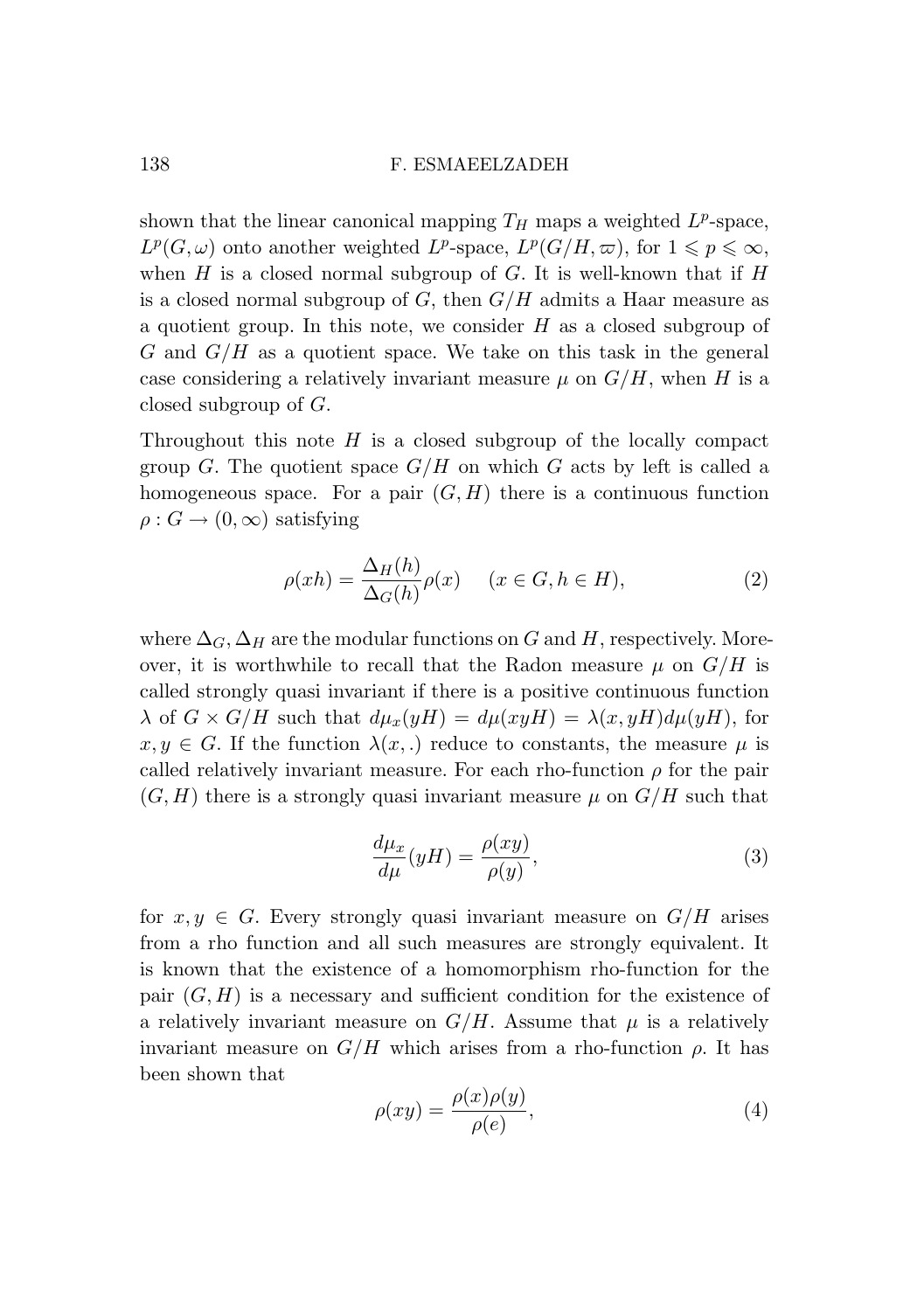and

$$
\frac{d\mu(xy)}{d\mu(y)} = \frac{\rho(x)}{\rho(e)}.
$$

It is well known that the mapping  $T_H: L^1(G) \to L^1(G/H)$  is a surjective map such that for any  $\varphi \in L^1(G/H)$ ,

$$
\|\varphi\| = \inf\{\|f\|; f \in L^1(G), T_H(f) = \varphi\}.
$$

Moreover, for  $f \in L^1(G)$  satisfy the following weil's formula.

$$
\int_G f(x)dx = \int_{G/H} T_H(f)(xH)d\mu(xH).
$$

(for more information about homogeneous spaces see [4, 7]).

For a convenience's readers we recall that a real-valued function *ω* on locally compact group *G* is said to be a submultiplicative weight function if it is a locally bounded and positive measurable function on *G* such that

$$
\omega(xy) \leqslant \omega(x)\omega(y) \quad (x, y \in G).
$$

It is immediately concluded  $\omega(e) \geq 1$  in which *e* is a neutral element of group *G*. A weight function *m* on *G* is  $\omega$ -moderate if

$$
m(xy) \leqslant C\omega(x)m(y),
$$

for  $x, y \in G$ . In [7, Theorem 3.7.5] has been shown that for every weight function  $\omega_1$  on a locally compact group  $G$ , there is a continuous weight function  $\omega$  such that  $\omega, \omega_1$  define the same subalgebra of  $L^1(G)$  with equivalent norms. Moreover, a function *f* belongs to  $L^p(G, \omega)$  if  $f \cdot \omega$  is in  $L^p(G)$ . For  $1 \leq p \leq \infty$ ,  $L^p$ −space  $L^p(G,\omega)$  is a Banach space with the norm  $||f||_{p,\omega} := ||f \cdot \omega||_p$ . (See more details about weight functions in [2, 5, 6]).

In this note it is proven by complex interpolation, that under restrictions on weight function  $\omega$ , the canonical mapping  $T_H$  maps weight  $L^p$ -space  $L^p(G, \omega)$  to another weight  $L^p$ -space  $L^p(G/H, \omega)$ , where  $\omega$  depende on *p*. It should be emphasized that *H* has not considered normal necessarily, so the homogeneous space *G/H* does not admit a group structure; consequently, we do not expect a Haar measure on *G/H*!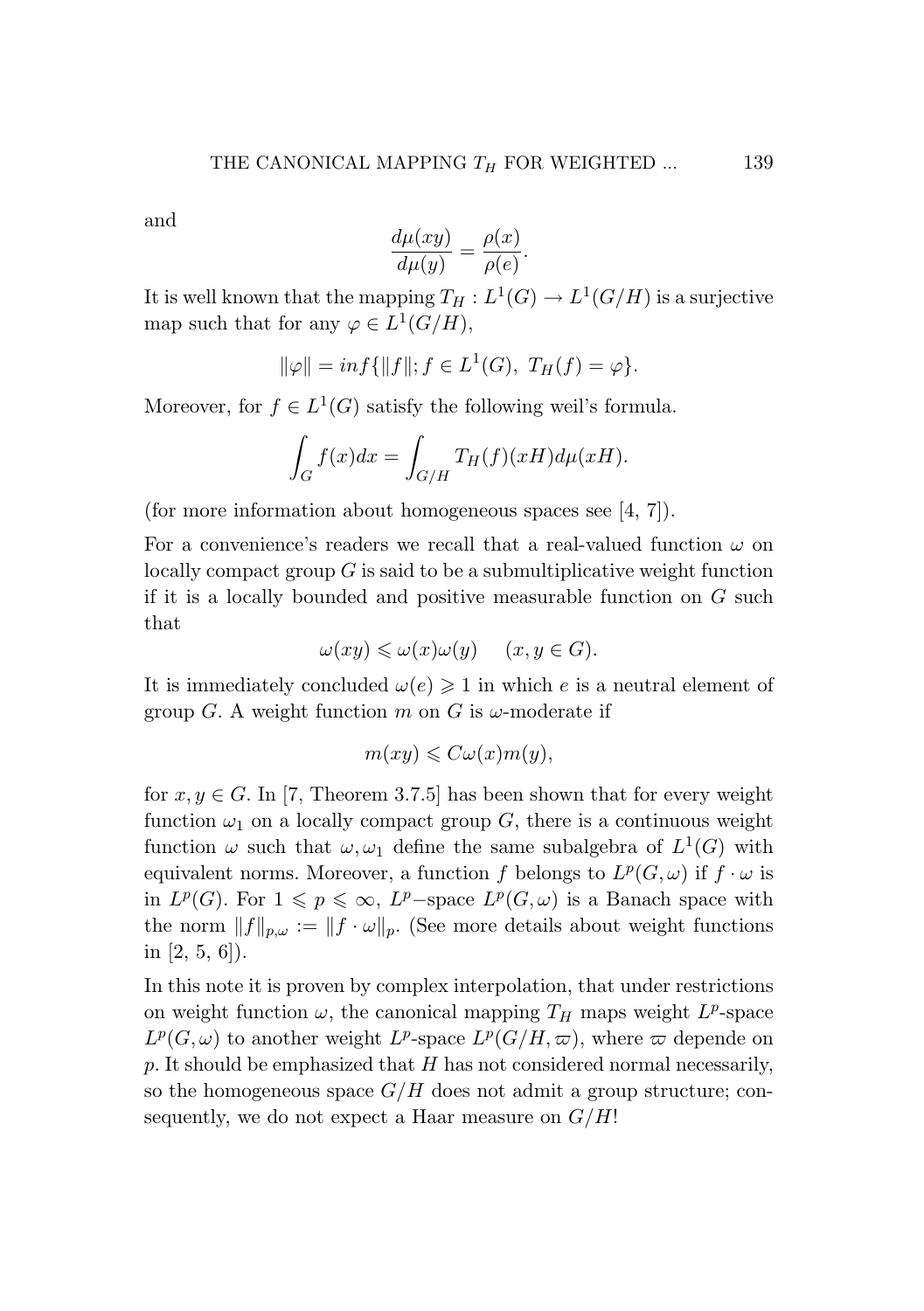## 2. Main Result

In this section the image under the mapping  $T_H$  of weight spaces  $L^1(G,\omega)$ and  $L^{\infty}(G,\omega)$  is characterized and then it is investigated for weight  $L^p$ space  $L^p(G, \omega)$ ,  $1 < p < \infty$ , by the interpolation theorem.

For a closed subgroup *H* of *G* consider a relatively invariant measure  $\mu$  on homogeneous space *G/H* which arises from a rho-function  $ρ$ . The following condition on  $\omega$  is to be imposed occasionally:

$$
\rho^{-\frac{1}{q}}\omega^{-1}|_H \in L^q(H) \tag{5}
$$

in which  $\frac{1}{q} + \frac{1}{p} = 1$ . Or equivalently,

$$
\left(\frac{\Delta_G}{\Delta_H}\right)^{\frac{1}{q}} \omega^{-1}|_H \in L^q(H).
$$

Throughout this section we assume that the condition (5) holds and the following lemma shows that this condition is *G*-invariant.

**Lemma 2.1.** If  $\rho^{-\frac{1}{q}}\omega^{-1}|_H \in L^q(H)$ , then  $L_x\rho^{-\frac{1}{q}}\omega^{-1}|_H \in L^q(H)$ , for *each*  $x \in G$ *, where*  $L_x$  *is the left translation operator on*  $G$ *.* 

**Proof.** By the submultiplicativity of  $\omega$  and (5) we get,

$$
\omega(h) \leqslant \omega(xh)\omega(x^{-1})
$$

$$
\frac{1}{\rho^{\frac{1}{q}}(xh)\omega(xh)} \leqslant \frac{\omega(x^{-1})}{\rho^{\frac{1}{q}}(xh)\omega(h)}
$$

$$
\frac{1}{\rho^{\frac{1}{q}}(xh)\omega(xh)} \leqslant \frac{\omega(x^{-1})}{(\frac{\Delta_H(h)}{\Delta_G(h)})^{\frac{1}{q}}\rho^{\frac{1}{q}}(x)\omega(h)}
$$

$$
\frac{1}{\rho^{\frac{1}{q}}(xh)\omega(xh)} \leqslant \frac{\omega(x^{-1})\Delta_G^{\frac{1}{q}}(h)}{\rho^{\frac{1}{q}}(x)\Delta_H^{\frac{1}{q}}(h)\omega(h)}.
$$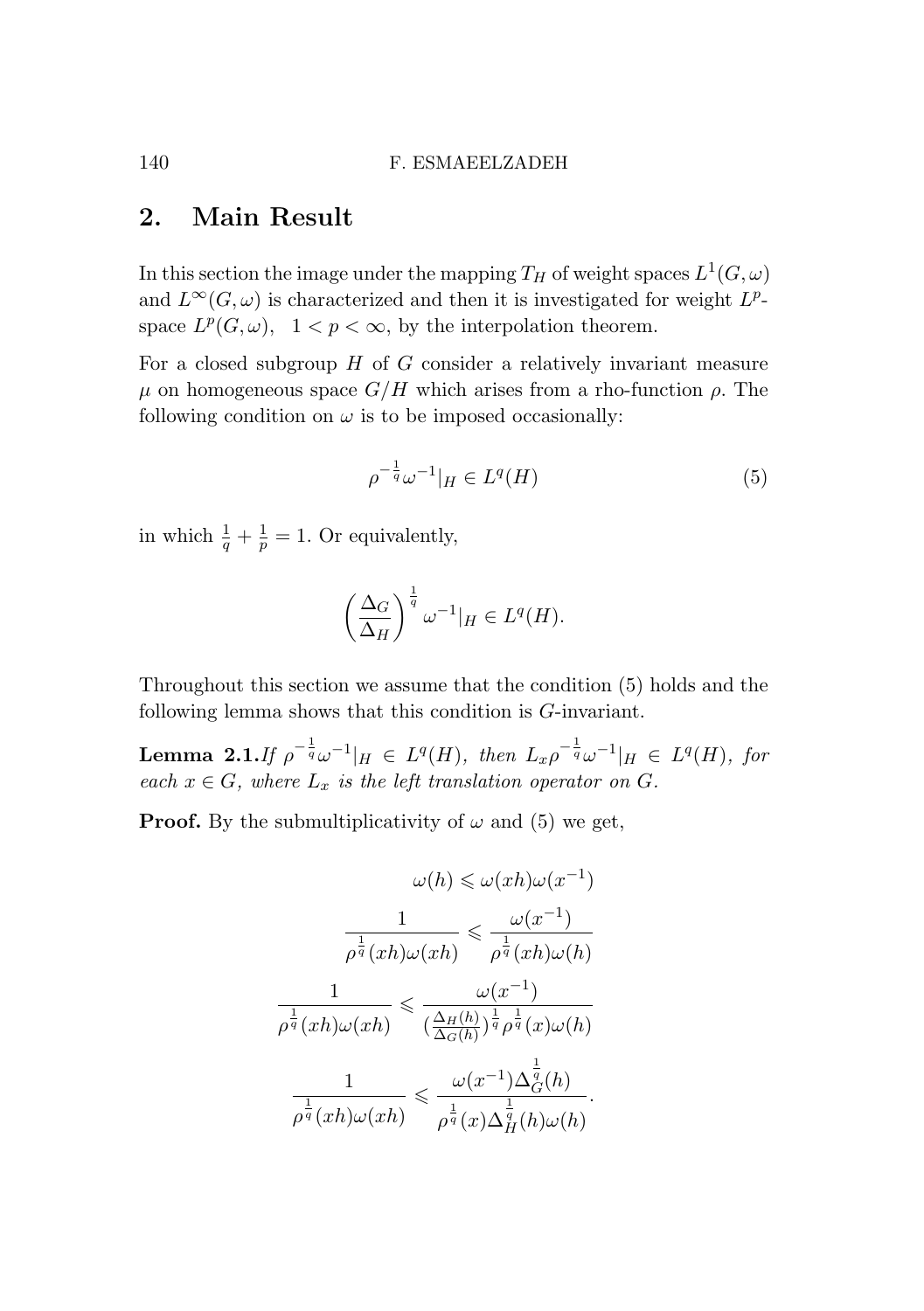By  $(5)$  we get,

$$
\begin{array}{lcl} \displaystyle\int_H |L_x\rho^{-1/q}\omega^{-1}(h)|^q dh&=&\displaystyle\int_H |\frac{1}{\rho^{1/q}(xh)\omega(xh)}|^q dh\\&\leqslant&\displaystyle\frac{\omega(x^{-1})^q}{\rho(x)}\displaystyle\int_H |\frac{1}{\rho^{1/q}(h)\omega(h)}|^q dh.\end{array}
$$

Thus the proof is complete.  $\Box$ 

Now we define a moderate weight function on homogeneous space *G/H*.

**Definition 2.2.** A weight function  $\varpi$  on homogeneous space  $G/H$  is *defined as a locally bounded, positive measurable function on G/H such that*

$$
\varpi(\pi(x)) = \inf_{h \in H} \omega(xh).
$$

*Moreover, a weight function on homogeneous space G/H is moderete if satisfying*

$$
\varpi(\pi(xy)) \leq \omega(x)\varpi(\pi(y)),\tag{6}
$$

*in which*  $\omega$  *is a submultiplicative weight function on*  $G$  *and*  $\pi$  *is the canonical mapping of G onto G/H.*

At first we show that the linear mapping  $T_H$  of  $L^1(G,\omega)$  onto  $L^1(G/H,\varpi_1)$ exists in which  $\omega$  is a weight on *G* such that  $\omega^{-1}|_H \in L^{\infty}(H)$ .

**Proposition 2.3.** *The mapping*  $T_H: L^1(G, \omega) \to L^1(G/H, \varpi_1)$  *defined in (1) is well-defined and surjective linear map. Moreover,*

$$
||T_H(f)||_{1,\varpi_1} \leq ||f||_{1,\omega},
$$

*where*  $\omega$  *satisfy* in (5) and  $\varpi_1(\pi(x)) = \text{essinf}\{\omega(xh), h \in H\}.$ 

**Proof.** It is straightforward to see  $\varpi_1$  is a weight function on  $G/H$ . For  $f \in L^1(G, \omega)$  we have  $f \cdot \omega \in L^1(G)$ . So  $L_x(\frac{f \cdot \omega}{\rho}) \in L^1(H)$ . Now we get,

$$
\int_H \left| \frac{f(xh)}{\rho(xh)} \right| dh = \int_H \left| \frac{f(xh)\omega(xh)}{\rho(xh)\omega(xh)} \right| dh
$$
  

$$
= \int_H \left| \frac{f \cdot \omega(xh)}{\rho(xh)} \right| \cdot \frac{1}{\omega(xh)} dh
$$
  

$$
\leq \int_H \left| \frac{f \cdot \omega(xh)}{\rho(xh)} \right| dh. \operatorname{esssup}_{h \in H} \omega^{-1}(xh).
$$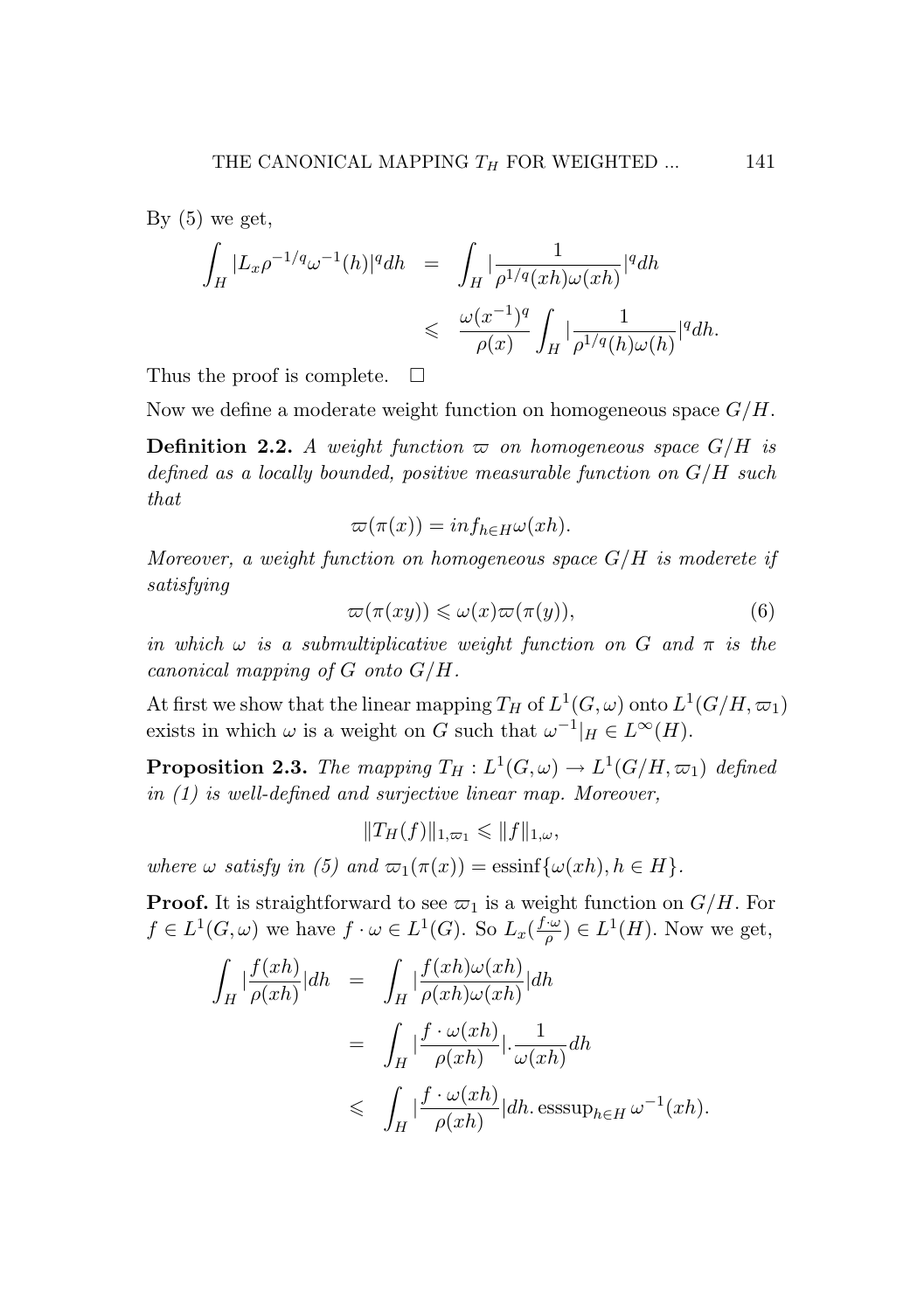Hence for  $f \in L^1(G, \omega)$ ,  $T_H(f)$  is well defined. Therefore by [7, Theorem 3.4.6] it can be concluded that the function  $xH \mapsto T_H(f) \cdot \varpi_1$  defined almost every where on  $G/H$  is integrable in  $L^1(G/H)$ , in which  $\varpi_1(xH)$  =  $\text{essinf}_{h \in H} \omega(xh) = (\text{esssup } \omega^{-1}(xh))^{-1}.$  Then  $T_H(f) \in L^1(G/H, \omega_1).$ Moreover, since

$$
T_H(f) \cdot (\operatorname{esssup} \omega^{-1}(xh))^{-1} \leq T_H(f \cdot \omega),
$$

we get

$$
||T_H(f)||_{1,\varpi_1} = ||T_H(f).\varpi_1||_1 \le ||T_H(f \cdot \omega)||_1 \le ||f \cdot \omega||_1 = ||f||_{1,\omega}.
$$

Now let  $\varphi \in C_c(G/H)$ . Put  $L = \text{supp }\varphi$ . So there exists a compact set *K* in *G* such that  $\pi(K) = L$ . Take a  $k \in C_c^+(G)$  is strictly positive on *K*, then  $T_H k(xH) > 0$ , for  $xH \in L$ . Now define for  $x \in G$ ,  $R_H$  as a right inverse *T<sup>H</sup>* given by

$$
R_H \varphi(x) = \begin{cases} \frac{\varphi \circ \pi(x)k(x)}{(T_H k) \circ \pi(x)} & x \in K \\ 0 & otherwise \end{cases}
$$

Then  $R_H\varphi$  is continuous and supp  $R_H\varphi$  is compact. So  $R_H\varphi \in C_c(G)$ and *ϕ*(*xH*)*k*(*xh*)

$$
T_H R_H \varphi(xH) = \int_H \frac{\varphi(xH)k(xh)}{\rho(xh)T_H k(xH)} dh = \varphi(xH).
$$

Thus by density  $C_c(G)$  in  $L^1(G, \omega)$  with the norm  $\| \cdot \|_{1,\omega}$ , the mapping  $T_H$  is surjective.  $\Box$ 

It is worthwhile that if *X, Y* be two dense subspaces of Banach spaces *X*<sub>1</sub> and *Y*<sub>1</sub>, respectively. If  $T: X \to Y$  is a linear bounded mapping such that for  $x \in X$ 

$$
||T(x)|| = inf{||z||; z \in X, T(z) = T(x)},
$$

then

(i) The quotient mapping  $\overline{T}$  :  $X/kerT \rightarrow Y$  defined as  $\overline{T}(x + kerT) =$  $T(x)$ , is isometry. Also, If *T* is surjective, then  $\overline{T}$  is isometric isomorphism.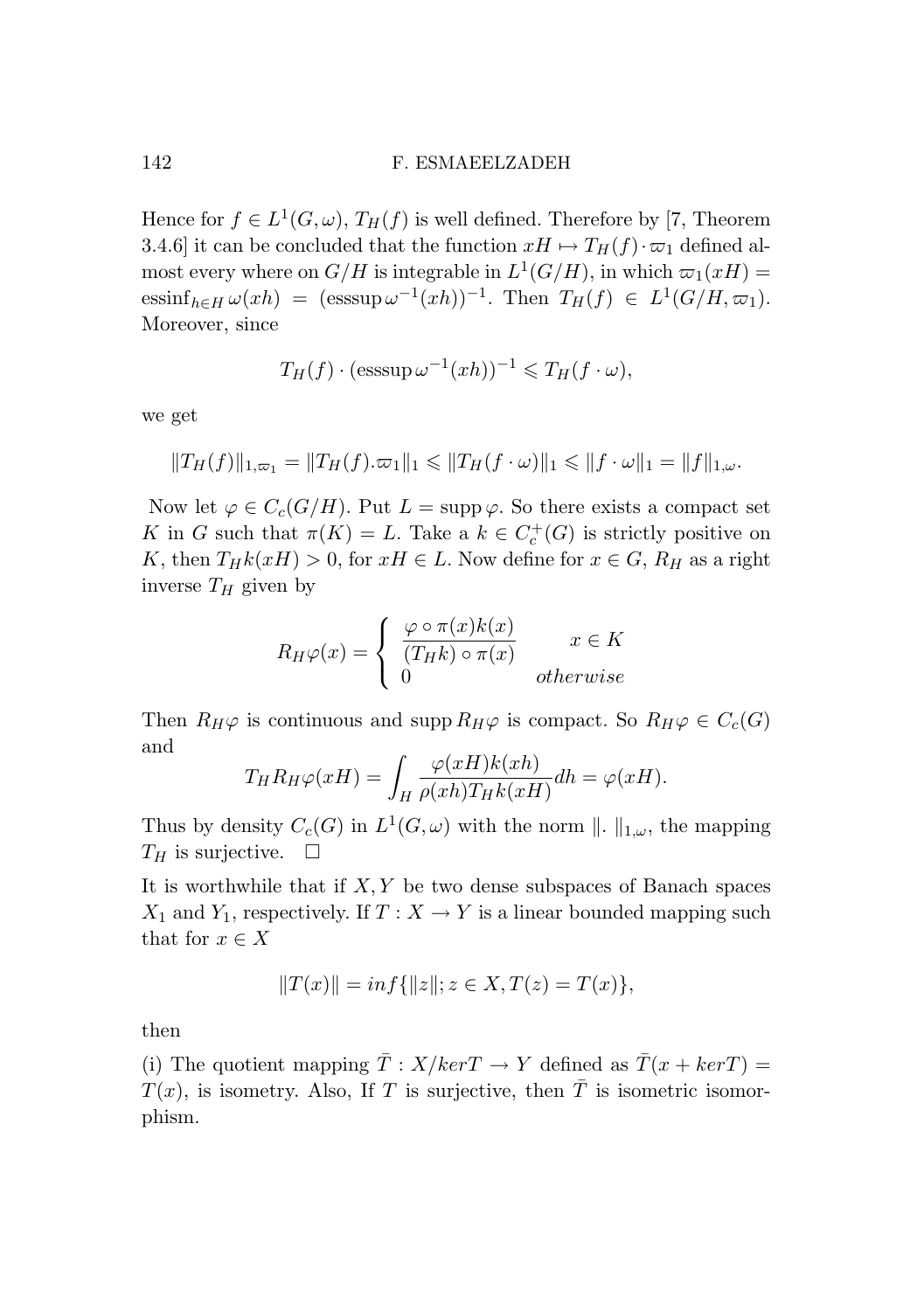(ii) For the linear mapping *T* there exist a unique bounded linear extension  $\overline{T}$  :  $X_1 \rightarrow Y_1$  such that  $\overline{ker T} = ker \overline{T}$  and for  $x \in X_1$ ,

$$
\|\bar{T}(x)\| = \inf\{\|z\|; z \in X_1, \bar{T}(z) = \bar{T}(x)\}.
$$

Also,  $\overline{T}$  is surjective if  $T$  is surjective.

Secondly, we determine image under mapping  $T_H$  of  $L^\infty(G,\omega)$  in the following proposition. In this case  $G$  is a  $\sigma$ -compact group.

**Proposition 2.4.** Let  $\omega$  be a submultiplicative weight function on  $G$  such *that*  $(\rho \omega)^{-1}|_H \in L^1(H)$ *. The mapping*  $T_H: L^\infty(G, \omega) \to L^\infty(G/H, \overline{\omega}_\infty)$ *is linear and surjective. Also,*

$$
||T_H(f)||_{\infty,\varpi_{\infty}} \leq ||f||_{\infty,\omega},
$$

*in which*  $\varpi_{\infty} = (T_H \omega^{-1})^{-1}$ .

**Proof.** Note that  $\frac{\omega \rho}{\rho(e)}$  is a submultiplicative weight function on *G*, then  $\varpi_{\infty}$  is a weight function on *G/H*. Indeed,

$$
T_H \omega^{-1}(xyH) = \int_H \frac{\omega^{-1}(xyh)}{\rho(xyh)} dh
$$
  
\n
$$
\geq \int_H \frac{\omega^{-1}(x)\omega^{-1}(yh)}{\rho(xyh)} dh
$$
  
\n
$$
= \frac{\omega^{-1}(x)\rho(e)}{\rho(x)} T_H \omega^{-1}(yH).
$$

Therefore,  $\omega_{\infty}(xyH) \leq \frac{\rho(x)\omega(x)}{\rho(e)} \omega_{\infty}(yH)$ . Now, since  $(\rho \cdot \omega)^{-1}|_H \in$  $L^1(H)$ , then by Lemma 2.1  $L_x(\rho \cdot \omega)^{-1}$  in  $L^1(H)$ . Thus  $\varpi_{\infty}$  is welldefined. Now for  $f \in L^{\infty}(G, \omega)$ 

$$
|T_H f(xH)| \leq \int_H |\frac{f(xh)}{\rho(xh)}| dh
$$
  

$$
\leq \int_H |\frac{f(xh)\omega(xh)}{\rho(xh)\omega(xh)}| dh
$$
  

$$
\leq T_H(\omega^{-1}) \operatorname{esssup}_{h \in H} f \cdot \omega(xh).
$$

Then by [7, Proposition 3.4.10] we have,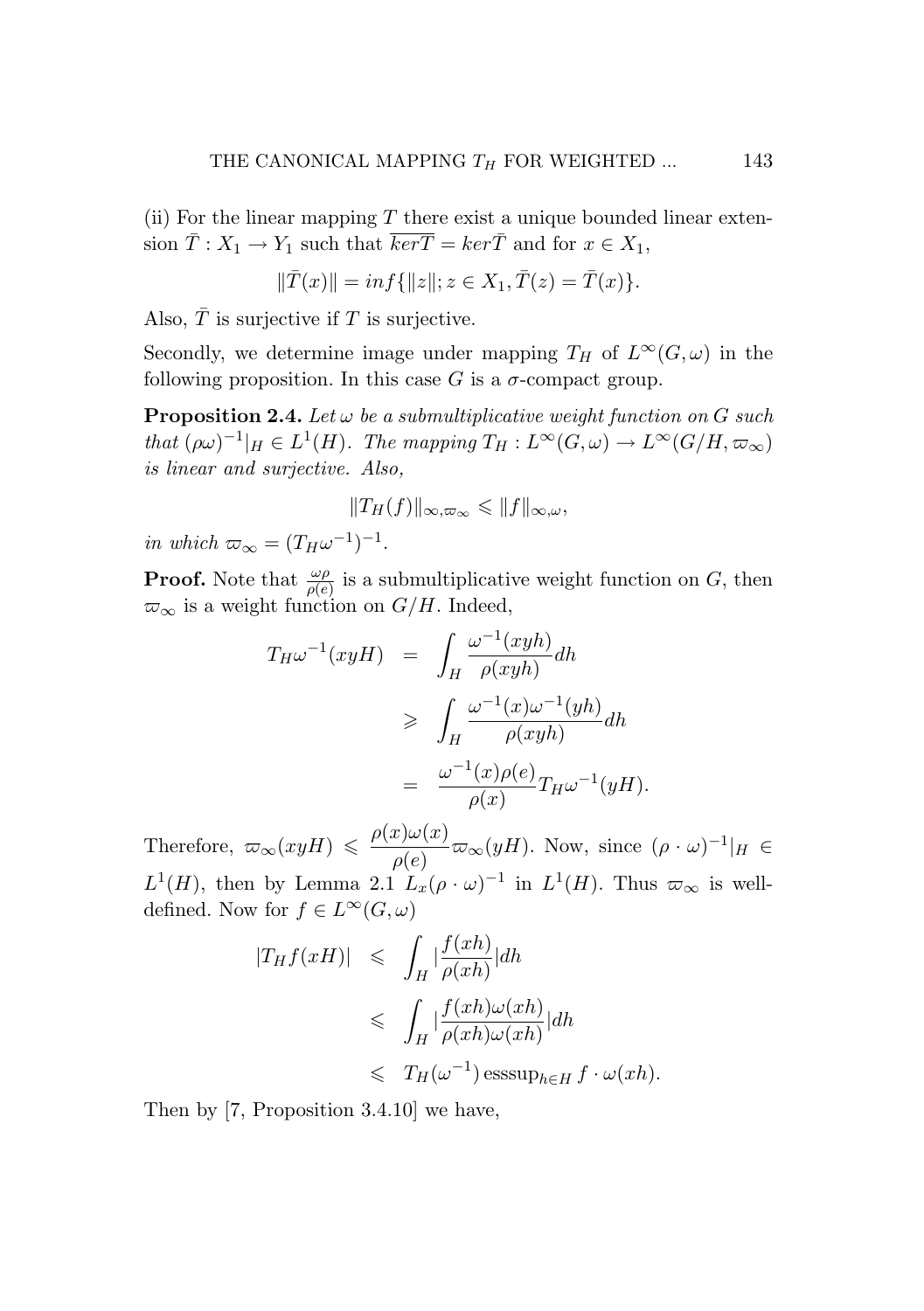$$
||T_H(f)||_{\infty,\varpi_{\infty}} = ||T_H(f) \cdot \varpi_{\infty}||_{\infty}
$$
  
\n
$$
= esssup_{xH \in G/H} |T_Hf(xH)|\varpi_{\infty}
$$
  
\n
$$
\leq esssup_{xH \in G/H} esssup_{h \in H} |f \cdot \omega(xh)|
$$
  
\n
$$
\leq esssup_{x \in G} |f \cdot \omega(x)|
$$
  
\n
$$
= ||f \cdot \omega||_{\infty}
$$
  
\n
$$
= ||f||_{\infty,\omega}
$$

where  $\varpi_{\infty} = (T_H \omega^{-1})^{-1}$ . We show next that  $T_H$  is surjective. Define  $R_H$  as a right inverse of  $T_H$  by

$$
R_H(\varphi) := ((\varphi. \varpi_{\infty}) \circ \pi). \omega^{-1}, \quad \varphi \in L^{\infty}(G/H, \varpi_{\infty}).
$$
 (7)

Then  $T_H R_H \varphi = \varphi$ . Indeed,

$$
T_H R_H \varphi(xH) = \int_H \frac{(\varphi \cdot \varpi_\infty) \circ \pi)(xh) \cdot \omega^{-1}(xh)}{\rho(xh)} dh
$$
  

$$
= \varphi(xH) \varpi_\infty(xH) \int_H \frac{1}{\rho(xh)\omega(xh)} dh
$$
  

$$
= \varphi(xH).
$$

Also

$$
||R_H\varphi||_{\infty,\omega} = ||R_H\varphi.\omega||_{\infty} = ||\varphi.\varpi_{\infty}||_{\infty} = ||\varphi||_{\infty,\varpi_{\infty}}.\quad \Box \tag{8}
$$

Finally, the main theorem can be proven by the interpolation theo-<br>Reference interpolation theorem. Before that the Stein-Weiss interpolation theorem, which apply for the proof of the main theorem, are explained. for the proof of the main theorem, are explained.

Let  $k_1, k_2$  be two non-negative measurable functions on measure space *N*. Also, let *u*<sub>1</sub>, *u*<sub>2</sub> be two non-negative measurable functions on measure space *M*. The following theorem has been proven by M. Stein in [8] (one may see [8, Theorem2] and also, [1, Corollary 5.5.4]. may see [8, Theorem2] and also, [1, Corollary 5.5.4].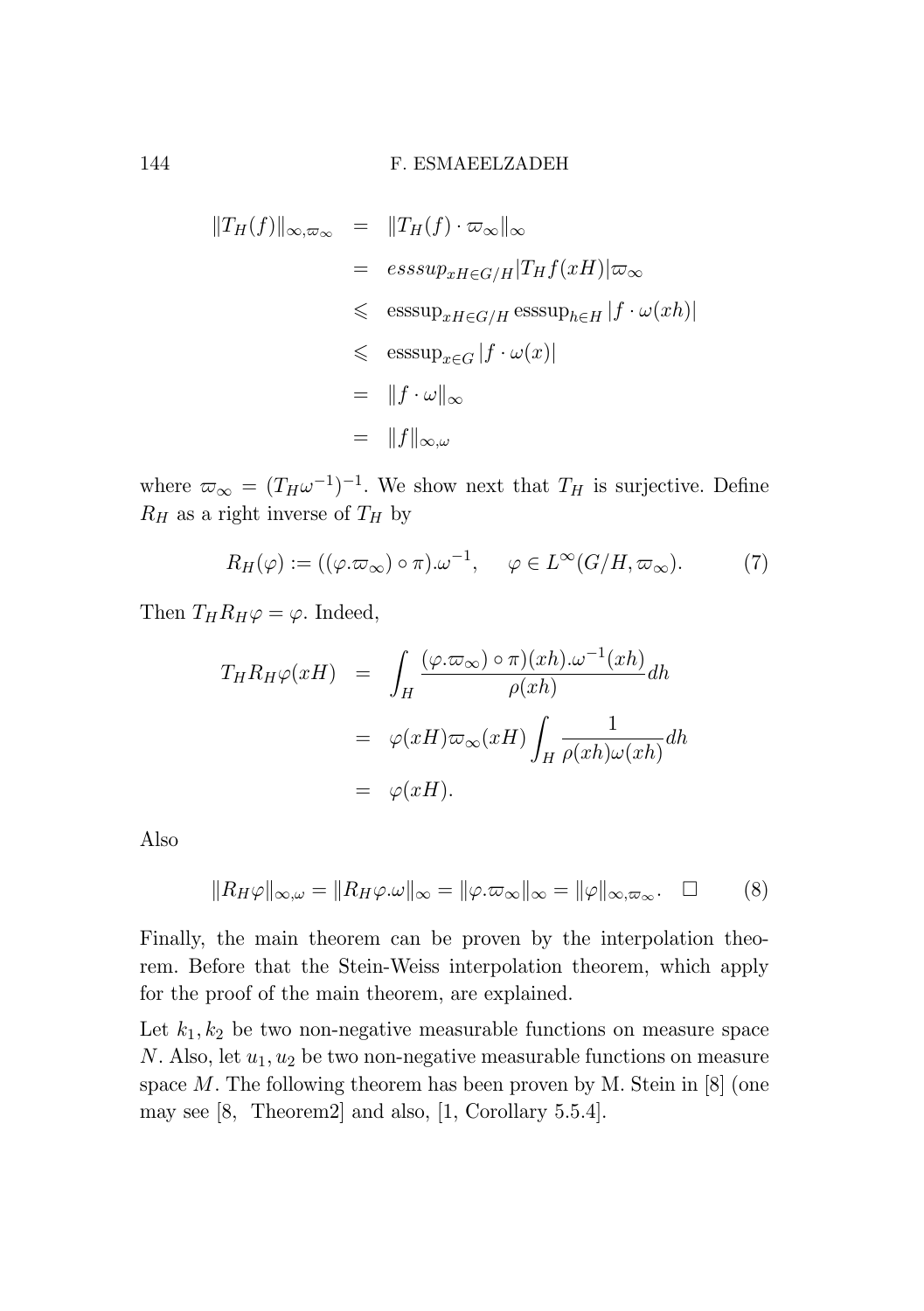Theorem 2.5. *Let T be a linear transformation defined on simple functions of M to measurable functions on N. Suppose*  $1 \leq p_1, p_2, q_1, q_2 \leq \infty$ *and*  $\frac{1}{p} = \frac{1-t}{p_1} + \frac{t}{p_2}, \frac{1}{q} = \frac{1-t}{q_1} + \frac{t}{q_2}$ , where  $0 \leq t \leq 1$ . Assume that for simple *f,*

$$
||Tf.k_1||_{q_1} \leqslant M_1||f.u_1||_{p_1},
$$

*and*

$$
||Tf.k_2||_{q_2} \leqslant M_2||f.u_2||_{p_2}.
$$

*Let*  $k = k_1^{1-t} k_2^t$ ,  $u = u_1^{1-t} u_1^t$ . The we may conclude that *T* may be *uniquely extended to a linear transformation on functions f, for which*  $||f.u||_p < \infty$ , so that

$$
||Tf.k||_q \leq M_t ||f.u||_p,
$$

*in which*  $M_t = M_1^{1-t} M_2^t$ .

Theorem 2.6. *Let G be a locally compact group and H be a closed subgroup of G. The mapping*  $T_H: L^p(G, \omega) \to L^p(G/H, \omega)$ *, by*  $f \mapsto T_H f$ *is a surjective linear map and*

$$
||T_H(f)||_{p,\varpi} \leq ||f||_{p,\omega},
$$

*in which*  $\rho^{-\frac{1}{q}} \omega^{-1}|_H \in L^q(H)$ *.* 

**Proof.** At first given  $1 \leq p \leq \infty$  and  $f \in L^p(G, \omega)$  we show that  $\int_H$  $\frac{f(xh)}{\rho(xh)}$ dh is convergent. By Lemma 2.1 and Hölder's inequality we obtain that,

$$
\int_H \left| \frac{f(xh)}{\rho(xh)} \right| dh = \int_H \frac{|f(xh)| \cdot \omega(xh)}{\rho^{\frac{1}{p} + \frac{1}{q}}(xh) \cdot \omega(xh)} dh
$$
\n
$$
\leq \left( \int_H \frac{f^p(xh) \cdot \omega^p(xh) dh}{\rho(xh)} \right)^{\frac{1}{p}} \left( \int_H \frac{dh}{\rho(xh) \cdot \omega^q(xh)} \right)^{\frac{1}{q}}.
$$

By Propositions 2.3, 2.4 and Theorem 2.5 [1] we have a linear mapping

$$
T_H: L^p(G, \omega) \to L^p(G/H, \omega),
$$

with

$$
||T_H(f)||_{p,\varpi} \leq ||f||_{p,\omega},
$$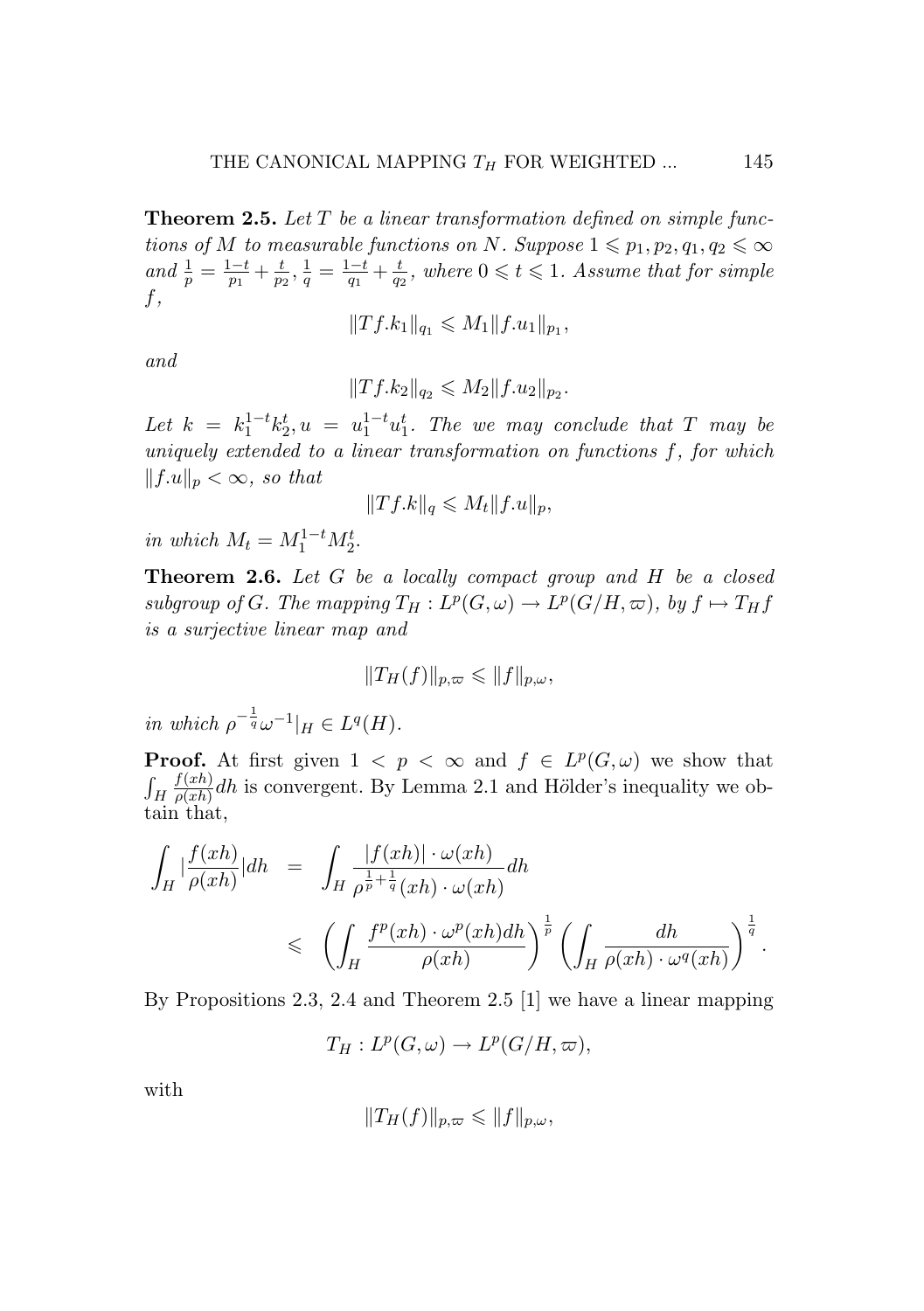for  $f \in L^p(G, \omega)$ ,  $1 < p < \infty$  in which  $\varpi = \varpi_{\infty}^{1-t} \varpi_1^t, 0 < t < 1$ . Now, we prove that  $T_H$  is surjective. By Proposition 2.3,  $R_H$  is a right inverse for  $T_H$  of  $L^1(G/H, \varpi_1)$  such that  $||R_H(\varphi)||_{1,\omega} = ||\varphi||_{1,\varpi}$ . Infact, by the weil's formula we have  $||R_H\varphi||_{1,\omega} = ||T_HR_H\varphi||_{1,\omega} = ||\varphi||_{1,\omega}$ . Also, in Proposition 2.4  $R_H$  is a right inverse for  $T_H$  of  $L^\infty(G/H, \varpi_\infty)$  such that  $||R_H(\varphi)||_{\infty,\omega} = ||\varphi||_{\infty,\varpi_{\infty}}$  (see (8)). We apply again theorem 2.5 and get the right inverse  $R_H$  of  $L^p(G/H, \varpi_p)$  such that  $||R_H(\varphi)||_{p,\omega} =$  $\|\varphi\|_{p,\varpi_p}$ .  $\square$ 

**Remark 2.7.** *Let*  $G, H, \omega, p, \varpi$  *be as in Theorem 2.6. Then*  $T_H$  *maps*  $L^1(G) \cap L^p(G, \omega)$  *onto*  $L^1(G/H) \cap L^p(G/H, \omega)$ *.* 

**Remark 2.8.** If  $\mu$  is a *G*-invariant measure on  $G/H$ , Then the mapping  $T_H: L^p(G, \omega) \to L^p(G/H, \varpi)$ *, by*  $f \mapsto \int_H f(xh)dh$  *is a linear surjective map.(for more details one may refer to [3])*

Remark 2.9 *If G is a locally compact group and H a compact subgroup of G, then the mapping*  $T_H: L^p(G) \to L^p(G/H)$  *is well-defined and also T<sup>H</sup> is a linear surjective map (note that since H is compact so the rho function*  $\rho = 1$  *and the Haar measure on H is finite. Then the* (5) holds *and the mapping T<sup>H</sup> is well defined.)*

#### Acknowledgments

The author would like to thank Professor Hans G. Feichtinger for valuable suggestions and comments.

### References

- [1] J. Bergh and J. Löfström, *Interpolation Spaces. An Introduction*. Number 223 in Grundlehren Math. Wiss. Springer, Berlin, 1976.
- [2] R. E. Edwards, The stability of weighted Lebesgue spaces. *Trans. Amer. Math. Soc.*, 93 (1959), 369-394.
- [3] H. G. Feichtinger, Weighted  $L^p$ -spaces and the canonical mapping  $T_H$ :  $L^1(G) \to L^1(G/H)$ . *Boll. Un. Mat. Ital.*, 15 (3) (1979), 989–999.
- [4] G. B. Folland, *Real Analysis. Modern Techniques and their Applications. 2nd ed.* Wiley, New York, NY, 1999.